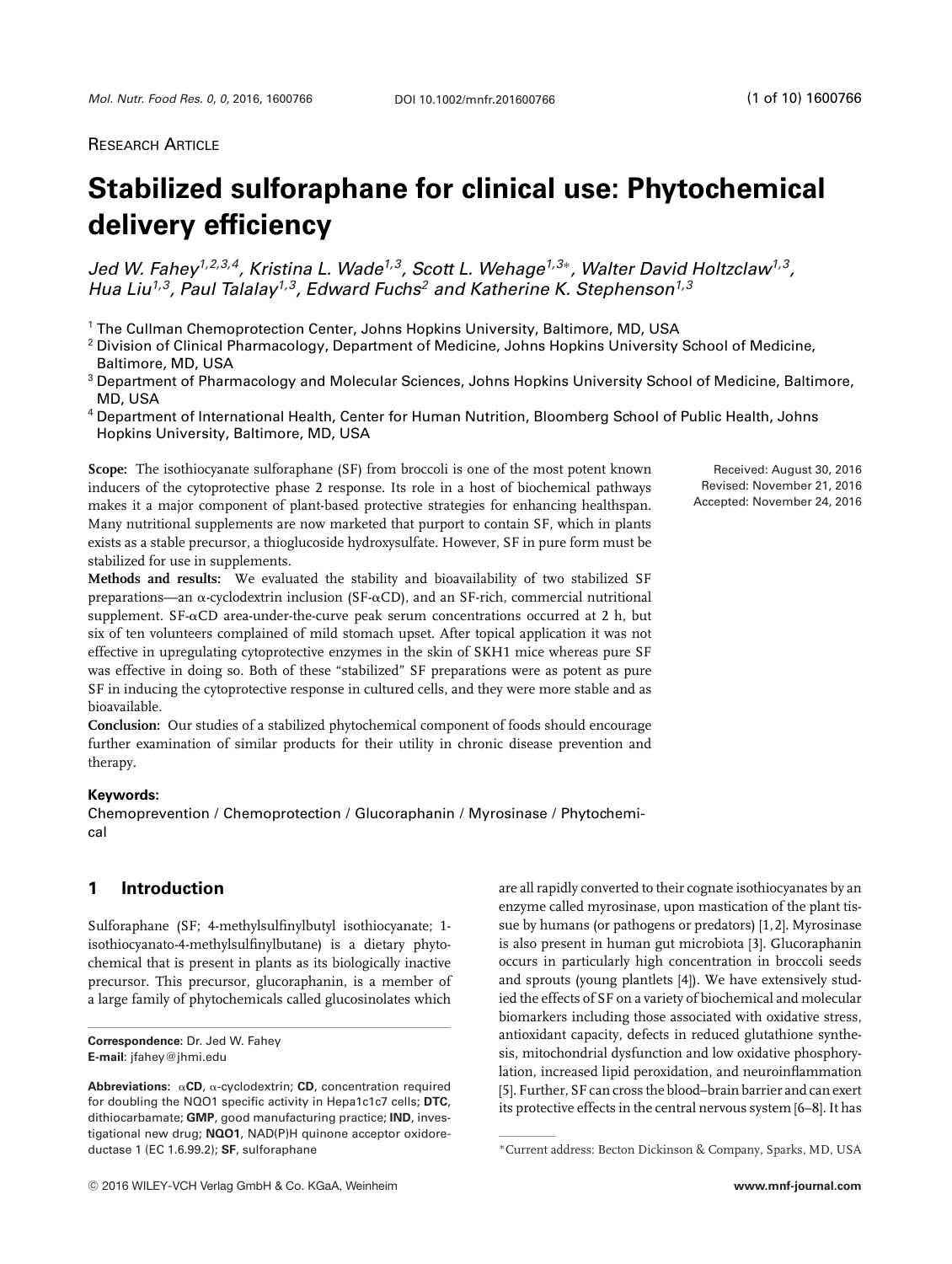potent and selective antibiotic activity, in particular, against

*Helicobacter pylori*, a risk factor for gastric cancer [9, 10]. Since the re-discovery of SF in 1992 [11], at which time the primary interest was in its potency for cancer prevention, it has been tested in a variety of cancer prevention, cancer therapy and other chronic disease prevention and treatment bioassays. This work has been extensively reported and reviewed [12–15] and we are aware of no other natural product that is as potent an inducer of the so-called phase 2 cytoprotective, antioxidant/detoxification system [16, 17], which is primarily regulated by the Keap1/Nrf2/ARE pathway [18, 19]. We have long been interested in SF as a prototypical phytochemical component of foods that might be utilized either by prescribing increased consumption of the foods containing it, given as a nutritional supplement or applied topically [13,20,21,26,30] and we have administered an extract of broccoli sprouts in many small clinical studies (discussed further, below).

SF is an inherently reactive small molecule that is temperature sensitive and degrades in many solvents including water [22, 23]. Due to the high chemical reactivity of its –N=C=S or isothiocyanate moiety with organics (e.g. macromolecules such as proteins, carbohydrates, or nucleic acids) SF elicits a wide spectrum of biological activities [24], but the fate of the molecule in food and supplement preparations is not well understood. A variety of approaches to stabilize SF and plant extracts containing SF have been examined in order to facilitate its administration to animals and to human volunteers. We initially delivered boiling water extracts of broccoli sprouts to volunteers [13, 25], but ultimately utilized freeze-dried powders of similarly prepared extracts for both topical and systemic protection of animals and humans [26–44]. The disadvantage of all of these SFrich broccoli sprout extracts is that they are extraordinarily hygroscopic and degrade rapidly. We report on the stability of SF herein, as have others [22, 23, 45, 46]. We were initially attracted by the methods for preparing inclusion complexes of SF in  $\alpha$ -cyclodextrin ( $\alpha$ CD) posted in the patent literature [47], but which to our knowledge have not appeared in the peer-reviewed literature. Similarly, a group in Zhejiang, China has utilized standard methodologies for encapsulating SF in hydroxypropyl- $\beta$ -cyclodextrin [48, 49] and for spray drying those inclusion complexes [50]. We thus produced an inclusion complex of SF- $\alpha$ CD from a purified SF-rich broccoli sprout extract and we report here on its stability in solid phase and in solution, as well as the pharmacokinetics of this complex when applied to mouse skin, and when delivered systemically to mice and to ten human volunteers under an IND from the US Food and Drug Administration (FDA).

While examining the  $SF\text{-}\alpha CD$  inclusion complex, a nutritional supplement became available on the retail market in Europe. This supplement, Prostaphane<sup>®</sup> (Nutrinov, Noyal sur Vilaine Cedex, France), was used in a well-documented multicenter prostate cancer prevention study [51]. Although details regarding precisely how SF is stabilized in this supplement are proprietary, it appears not to be stabilized as a cyclodextrin inclusion product [52]. We therefore evaluated the stability and bioavailability of Prostaphane $^{\circledR}$  in a separate pilot study of ten volunteers, under IND from the FDA, and those data are included in this report.

# **2 Materials and methods**

#### **2.1 Reagents and supplies**

All reagents were purchased from Sigma-Aldrich (St. Louis, MO, USA), JT Baker (Center Valley, PA, USA), Fisher (Hampton, NH, USA), or Pierce (Waltham, MA, USA) unless otherwise indicated. Cyclodextrin was purchased from Wacker Chemical Corp. (Adrian, MI, USA), and Prostaphane® was provided by Nutrinov (Rennes, France).

Cultures of Hepa1c1c7 murine hepatoma cells used for the Prochaska bioassay [53, 54] were originally gifts to our laboratory and have been maintained at JHU for over 25 years.

#### **2.2 SF-αCD preparation and analysis**

Material used to evaluate temperature stability, biological activity in vitro, and in mouse skin was prepared from pure SF (LKT Labs, St. Paul, MN, USA) which was complexed with food grade  $\alpha$ CD (Cavamax W6 from Wacker Chemical Corp.). For studies of stability in solution, SF and Cavamax were mixed directly together in water in a stoichiometric ratio according to the following rationalization: the anhydrous molecular weight (MW) of  $\alpha$ CD is 973, and it is common to assume that the commercial material is hydrated  $(6·H<sub>2</sub>O)$  and that the hydrated MW is 1081. Since the MW of SF is 177, a stoichiometric complex will contain  $(177)/(1081 + 177) \times$  $100\% = 14.1\%$  SF by weight.

The material used for clinical study was prepared by making an SF-rich broccoli sprout extract, as described previously [34,35,37,38]. In brief, 3-day-old broccoli sprouts were grown commercially using seeds that had been pre-analyzed for glucoraphanin content. These sprouts were plunged into boiling water, boiled, cooled, filtered, treated with myrosinase (the enzyme which catalyzes conversion of glucoraphanin to SF), and lyophilized. The lyophilized extract was redissolved in water at a concentration of 200 mg/mL, stirred at  $37^{\circ}$ C for 75 min, cooled to ambient ( $\sim$ 22 $^{\circ}$ C), pH adjusted to about 7.2 with solid KOH, frozen and thawed, centrifuged at 4300 × *g* for 50 min at room temperature ( $\sim$ 22°C). The clarified supernatant was applied to conditioned, and rinsed (water) PCA-433 (a strong basic anion exchange resin) in 2.5 cm columns poured to a height of 6 cm (30 mL bed volume). Twenty mL of supernatant (containing about  $800 \mu$ mol SF) were loaded to each column and eluted sequentially with water, 50% ethanol, and 100% ethanol. Fractions eluted immediately after switching to 100% ethanol contained about 80% of the SF and these were lyophilized in the dark to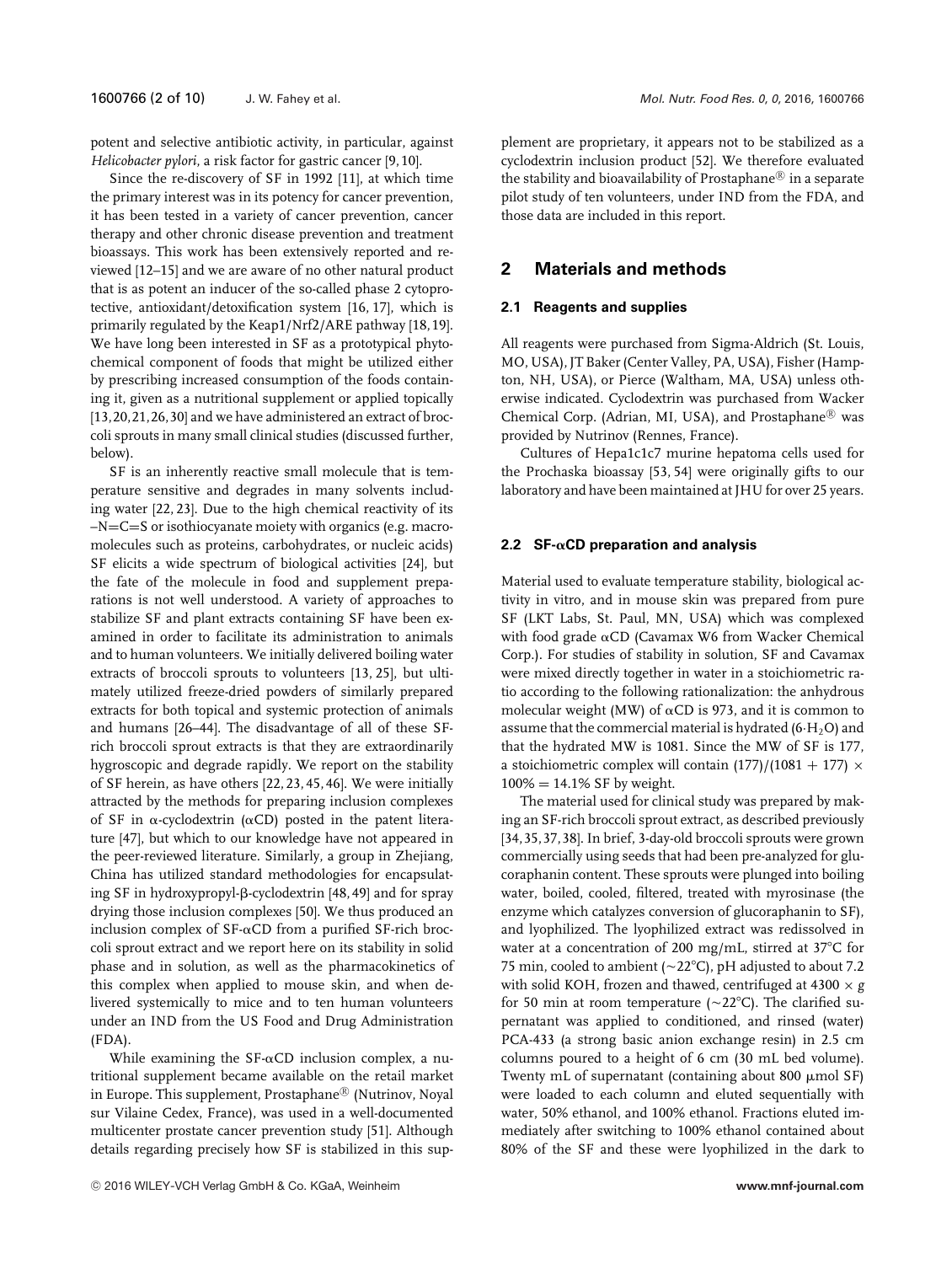an oily brownish liquid. Stoichiometric quantities of  $\alpha CD$ (Cavamax W6) in water (145 mg/mL) were added to the combined lyophilized fractions, incubated in the dark with shaking, first at  $\sim$ 22°C for 4–5 h, then overnight at 4°C. This product was finally evaporated to dryness by lyophilization, and the powder was stored at 4°C.

All steps were performed in good manufacturing practice (GMP) facilities—the first step (broccoli sprout extract production) at Oregon Freeze Dry (Albany, OR, USA) and subsequent steps in a GMP compliant facility in Baltimore, MD, USA. Pilot runs using essentially this protocol were performed in a non-GMP laboratory and produced material used only for temperature stability testing of the SF- $\alpha$ CD powder, or topical application to mouse skin.

Measurement of SF and its metabolites by cyclocondensation reaction was performed as previously described [28, 55, 56]. This method has been shown to quite accurately measure the sum of SF and its major metabolites (N-acetyl-SF, cysteinyl-SF, cysteinyl-glycine-SF, and glutathione-SF) [37]. In cases where SF alone was measured chromatographically by HPLC, methods previously described were used [27,57,58]. The SF- $\alpha$ CD preparations contained no fiber or other additives, whereas Prostaphane $\mathbb B$  is reported by its manufacturer to contain 342 mg of microcrystalline cellulose per two tablets.

## **2.3 In vitro efficacy**

NAD(P)H quinone acceptor oxidoreductase 1 (EC 1.6.99.2) (NQO1) inducer activity of redissolved SF- $\alpha$ CD, and of extracts made from Prostaphane® tablets, was measured by the Prochaska assay [53, 54]. Briefly, samples are serially diluted in a microtiter plate containing Hepa1c1c7 cells. After 48-h incubation, the enzyme activity was determined spectrophotometrically. One unit of inducer activity is defined as the *concentration* that *doubles* the NQO1 specific activity in a microtiter well containing  $150 \mu L$  of medium. This concentration has been designated the concentration required for doubling the NQO1 specific activity in Hepa1c1c7 cells (CD) value. Hence, a compound with a CD of  $1.0 \mu$ M has a potency of 6667 units of inducer activity per micromole.

### **2.4 Mouse skin application**

Ten female SKH1 immunocompetent hairless mice (Charles River Laboratories, Wilmington, MA, USA) were treated as follows: five animals were treated bilaterally by applying 50% acetone to a  $1 \times 5$  cm (5 cm<sup>2</sup>) rectangle of dorsal skin on the right side of the centerline, and 200 nmol/cm<sup>2</sup> of SF (100  $\mu$ L of 10 mM SF) in 50% acetone to the contralateral side. Five separate animals were treated as above, with  $\alpha$ CD in 50% acetone on the right side and 200 nmol/cm<sup>2</sup> SF- $\alpha$ CD on the left side. These treatments were repeated once a day for each

of 3 days. Twenty-four hours after the final treatment, mice were euthanized and sections of skin were taken to compare NQO1 activity in homogenates of the treated skin. Animal studies were approved by the JHU Animal Care and Use Committee (Protocol no. MO08M469).

## **2.5 Human studies**

Ten healthy adult participants between the ages of 27 and 68 years, not taking any antibiotics or other medications, were recruited for each study by word-of-mouth and posted flyers. Accordingly, the ten volunteers for the SF- $\alpha$ CD substudy were of mean age 51.9, range 45–61 years, three males and seven females, six African Americans and four Caucasians. The ten volunteers for the Prostaphane® substudy were of mean age 46.5, range 27–68 years, two males and eight females, four African Americans and six Caucasians. Subjects were screened after providing written informed consent based on whether they were able to comply with the dietary restrictions and medication exclusions. They were asked to refrain from consuming cruciferous vegetables and condiments (e.g. mustard, horseradish, wasabi) that might contain isothiocyanates or glucosinolates for 3 days before and during the study. The participants fasted overnight and received at 8 a.m., by mouth, their oral doses of SF either in the form of  $SF-\alphaCD$  or Prostaphane<sup>®</sup>. The participants provided a predosing urine sample, and the entire urine excreted during the first 8 h and for the following 16 h were also collected. The total dithiocarbamate (DTC) excretion was measured [55, 56] in each urine sample (three per subject) and an aliquot of each urine was sent to Meritus Medical Laboratories (Hagerstown, MD, USA) for determination of creatinine concentration. Both clinical studies were approved by the Johns Hopkins University Institutional Review Board (NA\_00045538 and IRB00060447), and each study was the subject of an "Investigational New Drug" (IND) application to the US FDA.

For the SF- $\alpha$ CD substudy, 200  $\mu$ mol of SF was contained in about 350 mg of SF- $\alpha$ CD powder dissolved in 25 mL of distilled water, which subjects were given to drink upon arrival at the clinic. Subjects then drank another 50 mL of water. In addition to urine collection, venous blood samples (2–3 mL each of clotted and anticoagulated blood) were collected immediately before and at 2, 4, 6, 8, and 24 h after administration of the SF- $\alpha$ CD preparation. All blood samples were collected in syringes that were entirely made of polyethylene in order to avoid contamination by small amounts of DTC present in rubber septa (as vulcanization accelerators). Blood sera were obtained from clotted blood, and their DTC concentrations were determined [56].

For the Prostaphane $\mathbb{B}$  substudy, the dose (two Prostaphane<sup>®</sup> tablets containing 100  $\mu$ mol of SF; lot PO50V, expiration 02/2017) was given to participants with water as above. Only urine was collected from subjects (no venipuncture) for this study.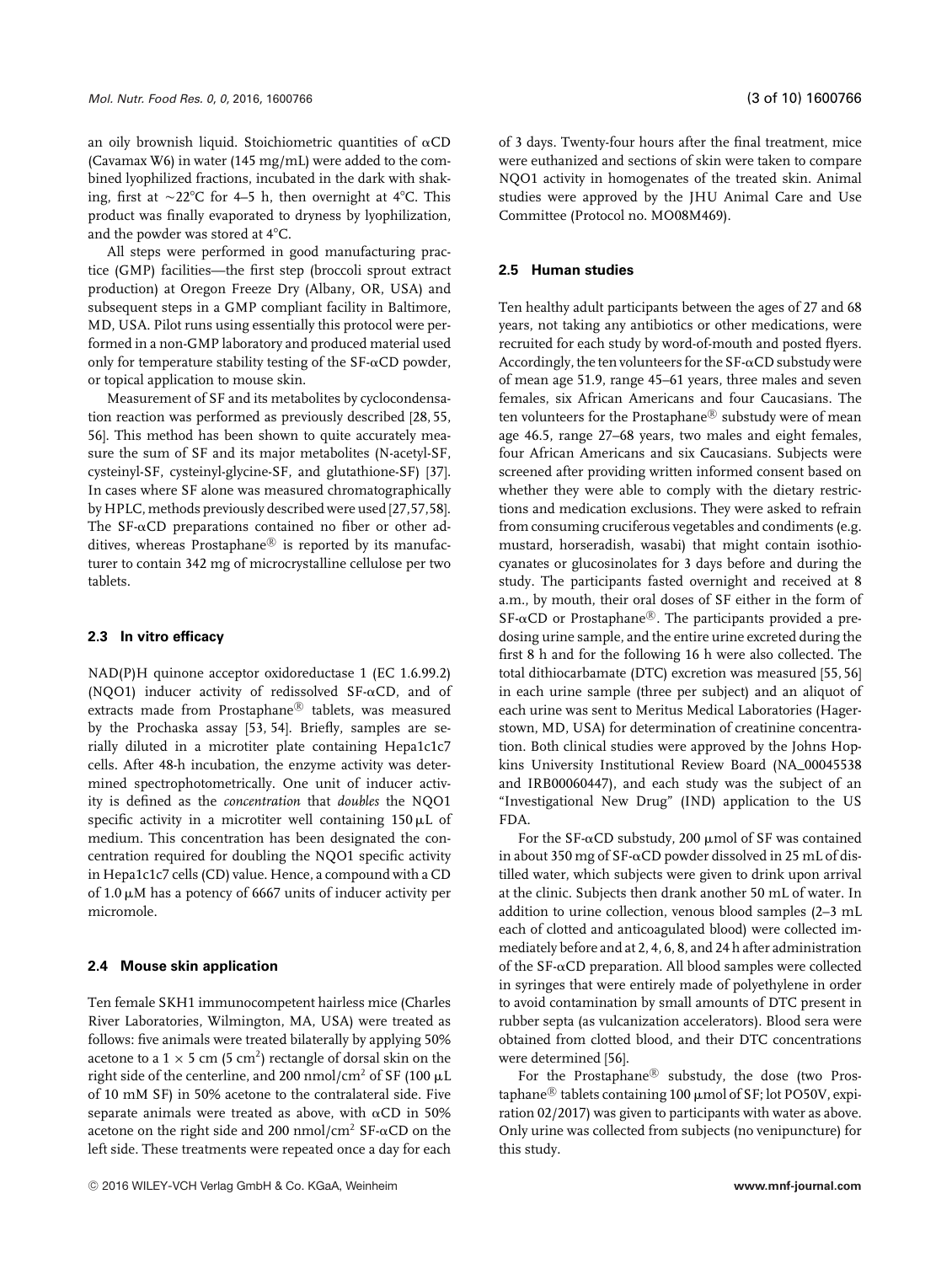

**Figure 1.** Stability of sulforaphane in aqueous solution, and of SF- $\alpha$ CD in solution and as a dry powder. (A) Stability of pure synthetic (R,S)-SF (LKT Laboratories, St. Paul, MN, USA) in dilute aqueous solutions at  $-20^{\circ}\text{C}$  (Δ), 4°C (Ο), 22°C (∇), and 37°C (□). Solutions all contained 1 mg (5.65 µmol) SF in 1.0 mL of water, and were incubated for 8 weeks, and assayed weekly for SF. Half-life was less than 1 week at 37°C. (B) Stability of pure synthetic (R,S)-SF in dilute aqueous solution in the presence of  $\alpha$ -cyclodextrin ( $\alpha$ CD). The solutions all contained 1 mg (5.65 µmol) SF and 103 µmol  $\alpha$ CD in 1 mL of water, and were incubated at  $-20^{\circ}\text{C}$  ( $\lambda$ ),  $4^{\circ}\text{C}$  (O), 22 $^{\circ}\text{C}$  ( $\nabla$ ), and 37 $^{\circ}\text{C}$  ( $\square$ ) for 8 weeks. About 75% of the SF remained after 8 weeks at 37°C. (C) Stability of dry SF-αCD powder at 4°C (O), 22°C ( $\triangledown$ ), and 50°C ( $\Diamond$ ). SF concentration was essentially unchanged after 8 weeks at 4 and 22°C, and declined by only about 20% when stored at 50°C.

# **3 Results and discussion**

In our previous studies of bioavailability, participants consumed a self-monitored crucifer-free diet for the 3 days preceding a single dose of the challenge agent that consisted of either glucoraphanin or SF in the form of a broccoli sprout or seed extract, or a nutritional supplement containing glucoraphanin [29, 37, 59]. The present study was conducted in a similar manner.

## **3.1 SF-αCD**

## **3.1.1 SF-αCD stability**

The stability of SF-rich broccoli sprout extracts (freeze-dried powders) that we have made over the years for use in clinical trials is excellent when these powders are maintained under freezing conditions and protected from humidity. For example, one lot that was measured 21 times over 5 years maintained a concentration of 228  $\pm$  19  $\mu$ mol/g (1 SD). However, their hygroscopicity and the need for rigorous maintenance at cold temperatures limit their utility in population-based interventions.  $\text{SF-}\alpha\text{CD}$  was evaluated over a range of temperatures, and it was more stable than pure SF when maintained at either room temperature or elevated temperatures (22 or 37C, respectively) for any extended period (Fig. 1A and B). SF is rapidly degraded in aqueous solution ( $\sim$  5 mM starting concentration) such that after 1 week at  $37^{\circ}$ C only half of the original concentration remains, whereas the half-life of pure aqueous SF at  $22^{\circ}$ C is 8 weeks (Fig. 1A). In contrast, after 8 weeks incubation of  $SF-\alpha CD$  in aqueous solution at 37°C, about 70% of starting SF remains and there is essentially no loss of SF concentration after 8 weeks at 22, 4, or -20°C (Fig. 1B). An "accelerated aging" storage protocol (50 $^{\circ}$ C) is required to promote appreciable loss in concentration (about an 11.5% per month reduction) of  $SF\text{-}\alpha CD$  from the dry, powdered, nonhydrated material (Fig. 1C).

## $3.1.2$  In vitro efficacy of SF- $\alpha$ CD

The induction by SF of NQO1, the prototypical phase 2 cytoprotective enzyme, resulted in a CD of 0.22  $\mu$ M, whereas two separate preparations of  $SF-\alpha CD$  inclusion product were measured in the same assay to have CDs of 0.18 and 0.22  $\mu$ M, respectively, thus confirming equivalent in vitro bioavailability and potency to the unprotected parent compound.

## **3.1.3 Mouse skin efficacy: Topical application of SF-**-**CD**

We have previously demonstrated that by application of broccoli sprout extracts rich in SF to the skin of hairless, immunocompetent, female SKH-1 mice, the NQO1 activity could be induced in the skin of those mice, and that applying once per day for 3 consecutive days led to an enhanced induction of the response compared to a single application [30]. We used this protocol to investigate the topical efficacy of SF-  $\alpha$ CD inclusions. Control values (solvent alone and solvent containing only  $\alpha$ CD) were virtually identical to our previously published values with this model, and NQO1 activity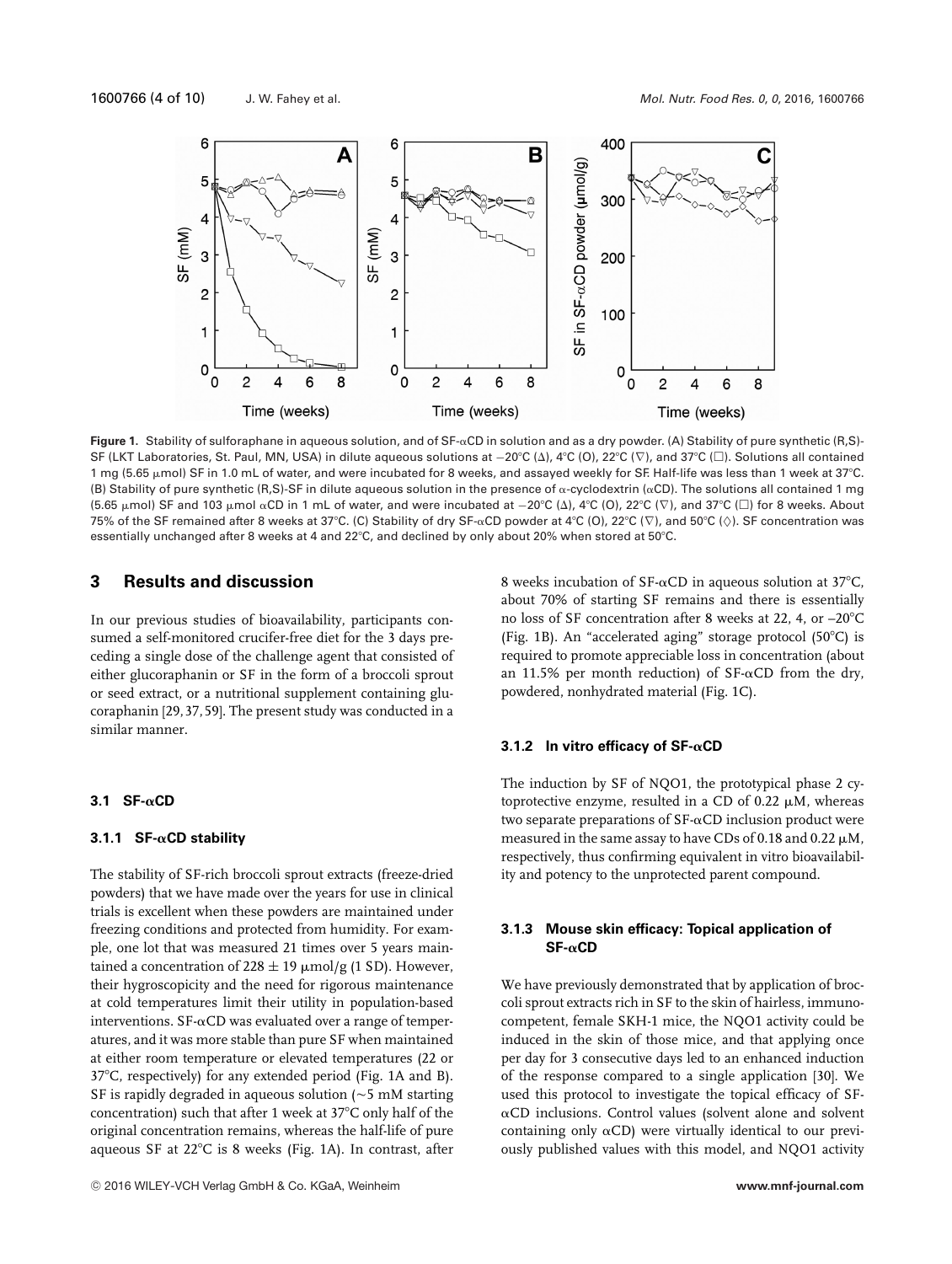

**Figure 2.** NQO1 activity following topical treatment of mouse dorsal skin with SF formulations. The dorsal area of each SKH-1 hairless mouse was topically treated bilaterally either with 200 nmol/cm2 SF in 50% acetone (vol/vol) on one side and solvent only on the other side ( $n = 5$ ), or with 200 nmol/cm<sup>2</sup> SF- $\alpha$ CD in 50% acetone on one side and  $\alpha$ CD in 50% acetone on the other side ( $n = 5$ ) over a 5.0 cm<sup>2</sup> area for three doses at 24-h intervals. Mice were euthanized 24 h after the last dose, and dorsal skin was harvested. NQO1 specific activity was measured in supernatant fractions of homogenates of skin sections treated with solvent (control), SF,  $\alpha$ CD, or SF- $\alpha$ CD. Means  $\pm$  SD are shown.

induced by SF alone was also similar to our reports [30]. In contrast,  $SF-\alpha CD$  inclusions whereby  $SF$  was at an equimolar concentration to SF alone as used in this experiment (200 nmol/cm<sup>3</sup>  $\times$  3 daily applications) were completely ineffective in inducing NQO1 (Fig. 2), thus suggesting that forming the cyclodextrin inclusion product somehow occludes or prevents SF from penetrating the stratum corneum and entering the epidermis.

#### 3.1.4 Human study: SF-αCD pharmacokinetics

Ten healthy volunteers consumed a single dose of about 200  $\mu$ mol SF- $\alpha$ CD (Table 1). The 24 h excretion of urine DTCs varied between 19.5 and 86.9% of dose, with a mean of 62.3%

of dose (Fig. 3A), which was higher than the intersubject range observed in other studies [29, 37, 59]. Total (24 h) urinary creatinine measurements ranged from 1032 to 3671 mg with a mean of 1649 mg, and there was no correlation between creatinine levels and DTC. The half-life of SF in the body was  $2.07 \pm 0.26$  h (Table 1) as calculated from serum area-under-the-curve determinations (Fig. 4). Serum and total urinary (24 h) levels of SF metabolites or DTCs were highly correlated (pwcorr  $= 0.757$ ; Fig. 5), as expected. Six of the ten subjects (participants 5–10, Table 1) complained of mild stomach upset.

### **3.2 Prostaphane**<sup>®</sup>

#### **3.2.1 Prostaphane-<sup>R</sup> stability**

Prostaphane was obtained directly from its manufacturer (Nutrinov), and was immediately analyzed. Initial measurements confirmed that there was about 55  $\mu$ mol of SF per tablet—in accordance with the manufacturer's claim of 10 mg SF (56.5  $\mu$ mol) per tablet. We did not measure SF in these tablets over a range of storage conditions such as temperature and humidity, but used the conditions we typically use for storing broccoli seed and sprout extracts (note: the manufacturer's recommendations are actually to store at a less-stringent temperature of 4–8°C—a household refrigerator). The ingredients that the manufacturer lists as being used in the manufacture of Prostaphane $^{\circledR}$  tablets gives no indication as to the use of anything particularly unique in their composition, though they claim that their process of stabilization is covered by two patents [\(http://www.prostaphane.com/prostaphane/what-is-prostap](http://www.prostaphane.com/prostaphane/what-is-prostaphane.html) [hane.html\)](http://www.prostaphane.com/prostaphane/what-is-prostaphane.html). One of these patents clearly suggests that preservation of SF (i.e. shelf-life of a tabletized product) is in part governed by the encapsulation (a film-coating) applied to that tablet [52]. In their posted composition [\(http://www.prostaphane.com/buy-prostaphane/prostaphan](http://www.prostaphane.com/buy-prostaphane/prostaphane.html) [e.html\)](http://www.prostaphane.com/buy-prostaphane/prostaphane.html), the manufacturers list a film-coating agent. Although they do not clearly indicate what the "film" is, they also list

**Table 1.** Age, gender, and urine and serum DTC measurements for ten volunteers who consumed a single dose of about 200  $\mu$ mol SF- $\alpha$ CD prepared from an SF-enriched broccoli sprout extract

| Participant | Age  | Gender | Half-life (h) | Percentage of dose excreted in urine | Peak serum DTC $(\mu M)$ |
|-------------|------|--------|---------------|--------------------------------------|--------------------------|
| 1           | 58   | M      | 1.919         | 38.4                                 | 1.110                    |
| 2           | 46   | F      | 2.709         | 19.5                                 | 0.359                    |
| 3           | 45   | M      | 2.186         | 70.3                                 | 0.952                    |
| 4           | 47   | F      | 1.915         | 62.7                                 | 1.581                    |
| 5           | 55   | M      | 1.932         | 76.5                                 | 1.837                    |
| 6           | 46   | F      | 1.808         | 65.8                                 | 1.792                    |
| 7           | 61   |        | 2.018         | 56.3                                 | 1.232                    |
| 8           | 58   | Е      | 1.965         | 86.9                                 | 2.032                    |
| 9           | 48   | F      | 2.024         | 78.2                                 | 1.212                    |
| 10          | 55   | F      | 2.190         | 68.4                                 | 1.233                    |
| Average     | 51.9 |        | 2.067         | 62.3                                 | 1.334                    |
| SD.         | 6.1  |        | 0.255         | 20.0                                 | 0.468                    |

<sup>C</sup> 2016 WILEY-VCH Verlag GmbH & Co. KGaA, Weinheim **www.mnf-journal.com**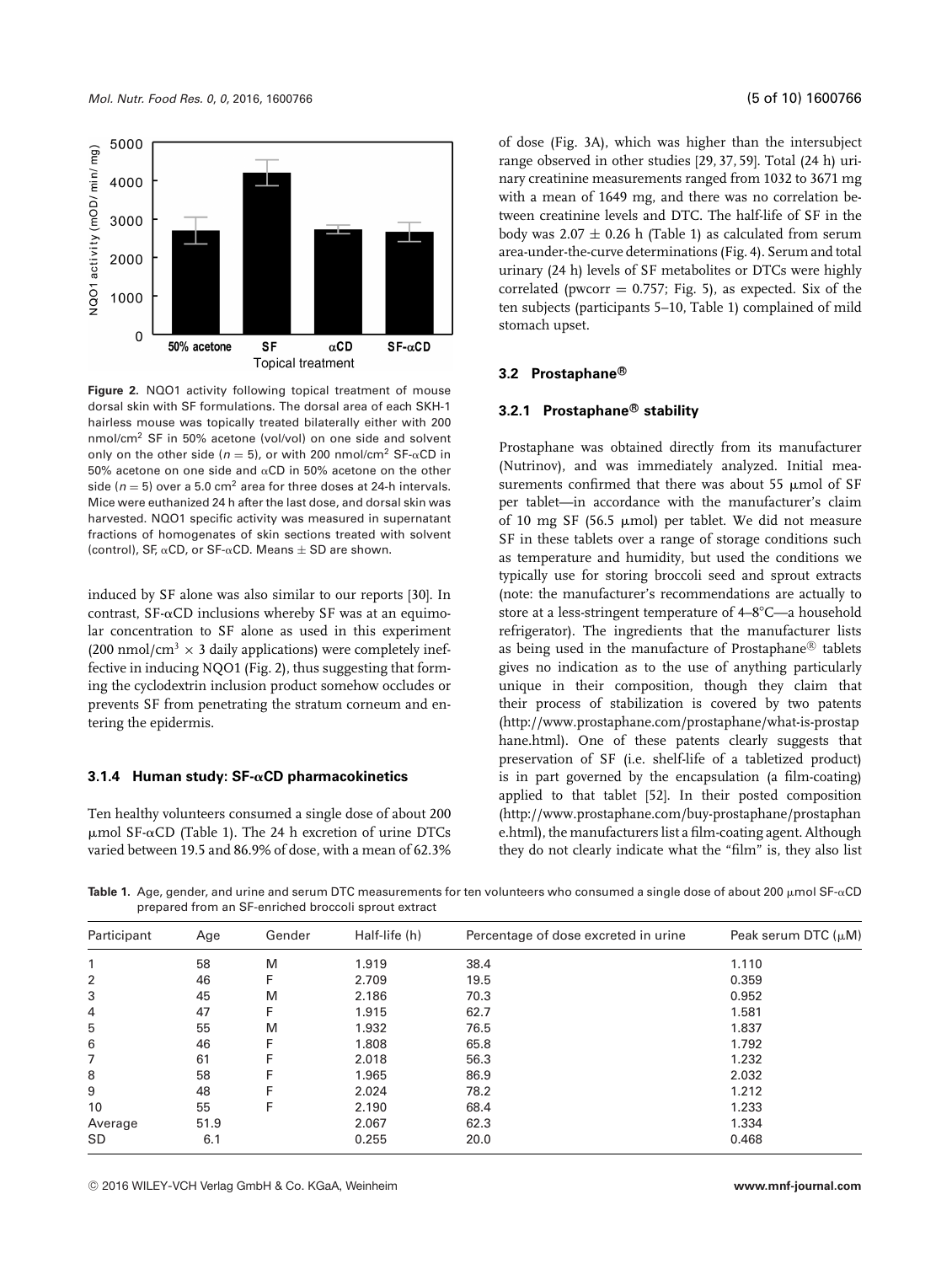1600766 (6 of 10) J. W. Fahey et al. *Mol. Nutr. Food Res. 0*, *0*, 2016, 1600766



**Figure 3.** Bioavailability of SF-&CD and Prostaphane®. (A) Urinary excretion of SF and its metabolites following a single 200 µmol SF dose delivered orally as about 350 mg of SF-αCD powder dissolved in 25 mL water. Complete urine collections were made for the first 8 h following dose (filled bars), then the following 16 h (shaded bars), for Subjects 1–4. Subjects 5–10 collected all urine for 24 h without segregating collections (filled bars). Mean excretion for ten subjects was 62.3% of dose. (B) Urinary excretion of SF and its metabolites following a single 94.4  $\mu$ mol SF dose delivered as two Prostaphane® tablets. Complete urine collections were made for the first 8 h following dose (filled bars), then the following 16 h (shaded bars), with the exception of Subject 1 who collected all urine for 24 h without segregating collections. Subject 6 was given a repeat challenge after a suitable washout period; urinary excretions were within about 11% of each other and the average values are plotted. Mean excretion for ten subjects was 71.4%. Panels A and B represent data from completely different groups of volunteers.



**Figure 4.** Serum area under the curve following a single dose of  $SF-\alpha$ CD. SF concentrations were determined in blood taken from ten volunteers who received a single, oral dose of SF- $\alpha$ CD. Excretion was essentially complete by 8 h.

dicalcium phosphate, microcrystalline cellulose, magnesium carbonate, diacetylated monoglycerides, silica, magnesium stearate, and stearic acid. These listed ingredients are consistent with our understanding of the way excipients are generally added to such products, but we nonetheless undertook to verify stability of the tablets in our own hands. We therefore evaluated stability of the SF concentration in these tablets when maintained at −20°C. The decline in SF content in two separate lots, shipped in boxes containing



**Figure 5.** Comparison of serum and urinary DTC following a sin $g$ le dose of SF- $\alpha$ CD. Urinary excretion as percent of dose (from Table 1) is plotted against peak measured serum drug concentration (from Fig. 4). The two measurements are highly correlated (pwcorr or pairwise correlation is 0.757,  $n = 10$ ).

blisterpacks of tablets (Lot PO58T, expiration date 3/2014 and Lot PO50Y, expiration date 2/2017) measured over 1.5 years, equates to about 17.8% per year.

#### $3.2.2$  In vitro efficacy of Prostaphane<sup>®</sup>

The induction by SF of NQO1, the prototypical phase 2 cytoprotective enzyme, was measured in Hepa1c1c7 cells and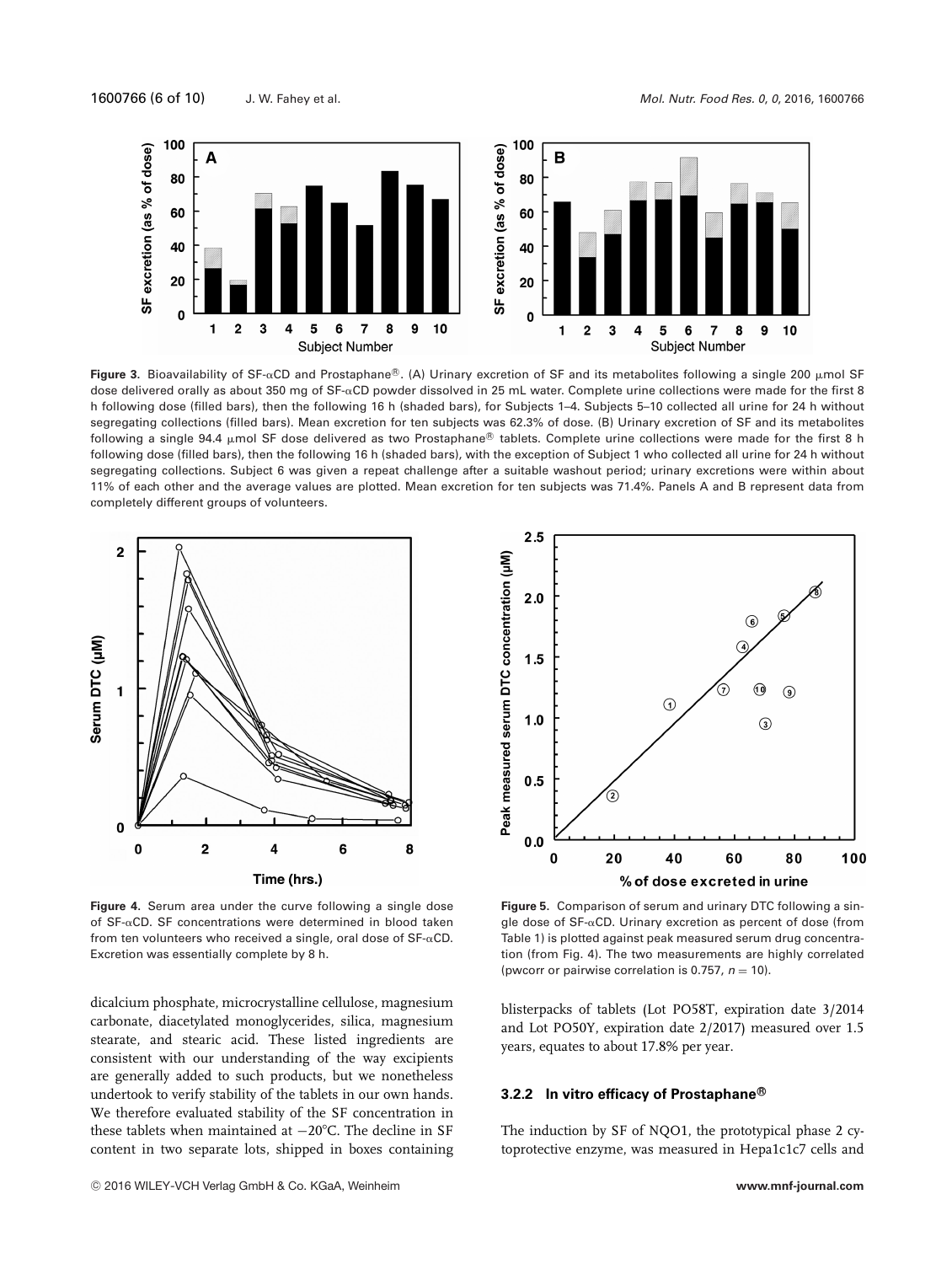compared to the potency of SF delivered in Prostaphane<sup>®</sup> tablets that were homogenized and extracted in a variety of solvents (e.g. ethyl acetate, water, or a mixture of four solvents abbreviated "1:1:1:1 solvent mixture of DMSO:ACN:DMF:H<sub>2</sub>O" consisting of equal parts of dimethyl formamide, ACN, DMSO, and water). SF is readily soluble in each of these solvents, yet they can be expected to co-extract a variety of other components of a complex supplement such as Prostaphane $^{\circledR}$ . Should there have been enhanced activity over and above what could be expected from SF alone, we would have had to further examine the components of the tablets. There was none, and SF accounted for all of the activity extracted into each of these preparations (e.g. 0.22, 0.31, and 0.33  $\mu$ M when ethyl acetate, water, and  $1:1:1:1$  solvent mixture of DMSO:ACN:DMF: $H_2O$ , respectively, were used as extractive solvents, compared to  $0.28 \mu M$  for pure SF).

### **3.2.3 Human study: Prostaphane-<sup>R</sup> bioavailability**

Ten healthy volunteers consumed a single dose of 94.4  $\mu$ mol SF as Prostaphane $^{\circledR}$  (two tablets). All participants' baseline excretion measured as urinary DTC level, was judged to be acceptably low  $(\leq 2 \text{ nmol } DTC/mg \text{ creating}$ ; data not shown) to support the conclusion that they had adhered to a cruciferfree diet. DTC excretion for ten participants was measured over 24 h, divided into two collections—the first 8 h and the second 16 h. Mean excretion was  $67.4 \mu$ mol or 71% of dose, range: 48–96% of dose (Fig. 3B). The participant with the highest excretion  $(91.2 \mu \text{mol})$  was re-tested and her repeat score (81.6  $\mu$ mol) confirmed her ranking relative to the other participants. None of the participants in this substudy had participated in the evaluation of SF- $\alpha$ CD bioavailability described in Section 3.1.4. All participants consumed study drug as evidenced by direct observation by the investigators. Compliance with urine collection instructions was presumed to be excellent based upon creatinine measures in all but one subject whose total 24 h urinary creatinine measurement was 481 mg (which may indicate an incomplete urine collection). Values ranged from 481 to 1886 mg, with an uncensored mean of 1238 mg, and there was no correlation between creatinine levels and DTC. Thus, bioavailability of SF from Prostaphane $^{\circledR}$  was consistent with all other clinical evaluations of the bioavailability of SF from broccoli [3,29,37,56,59]. Since we have previously demonstrated the pharmacokinetics following oral (nonstabilized) SF delivery [56], we did not repeat this work with Prostaphane®. There were no adverse events and Prostaphane® was well tolerated by all participants.

# **4 Concluding remarks**

The bioavailability of stabilized SF is identical to that of lessstable preparations made by simple extraction and freezedrying or spray-drying of broccoli sprouts or seeds [59].

Bioavailability of oral SF is on average about seven times that of its phytochemical precursor glucoraphanin, and twice that of glucoraphanin with added myrosinase (the enzyme responsible for converting glucoraphanin to SF both in crushed plant tissue and in the human gut microbiota). We have previously reported about 70% bioavailability for SF compared to 10% for glucoraphanin on average [25,29,34,35,37,59,60]. However, there is great person-to-person variability for both SF and glucoraphanin metabolism as shown for the nonstabilized materials in those reports. For example, an examination of data from the first figure in our 2015 publication [59] (redrawn in the graphical abstract of this paper) highlights the fact that the variance in bioavailability is a much greater percentage of the mean (the standard error of the mean) for glucoraphanin than it is for SF. However, the interquantile ranges (the absolute span between the 25th and 75th percentile) are in fact much the same with glucoraphanin and SF. As we now show, there is ample variability in the bioavailability of stabilized SF: a range from 19.5 to 86.9% of dose (mean of 62.3% of dose) for SF- $\alpha$ CD, and a range from 48 to 96% of dose (mean of 71% of dose) for Prostaphane<sup>®</sup>. Lack of tolerance of  $SF-\alpha CD$  in six of ten subjects, combined with its lack of dermal efficacy in our hands, suggests that this approach to stabilization may not be ideal. On the other hand, although precise details regarding the method of stabilizing the commercial supplement are not known, it clearly holds promise for further (see [51]) evaluation of its pharmacodynamic efficiency.

Our previous study did suggest that males are more efficient converters of glucoraphanin to SF, but could discern no effect of BMI, race, age, or stool frequency as a proxy for microbial metabolism [37]. The results reported herein from our small pilot studies are not powered to detect demographic effects on bioavailability.

We have highlighted the fact that availability and activity of myrosinase plays a controlling role in SF bioavailability when supplied as its precursor, glucoraphanin [59]. Dramatically reducing the intestinal bacterial populations in human volunteers completely eliminated their ability to convert glucoraphanin to SF, and this ability returned as the intestinal microbiome became re-established [3]. Given the differing magnitude of the interindividual variation in SF and glucoraphanin bioavailability, we must also consider the possibility that real differences in the innate mammalian SF metabolism, i.e. genetic, metagenetic, epigenetic, and constitutive functional differences exist which could even transcend or eclipse the variations due to differences in gut microbiota. These differences in SF bioavailability may be due to differences in gut microbial metabolism, in the levels of drug metabolizing enzymes (e.g. well-known polymorphisms of glutathione *S*-transferases that catalyze the conjugation of SF with glutathione), and in excretion kinetics. This pharmacogenetic component has become quite clear in the current study using only SF, and it should be interpreted apart from the variation in microbiome-myrosinase catalyzed glucoraphanin hydrolysis. The two effects appear to be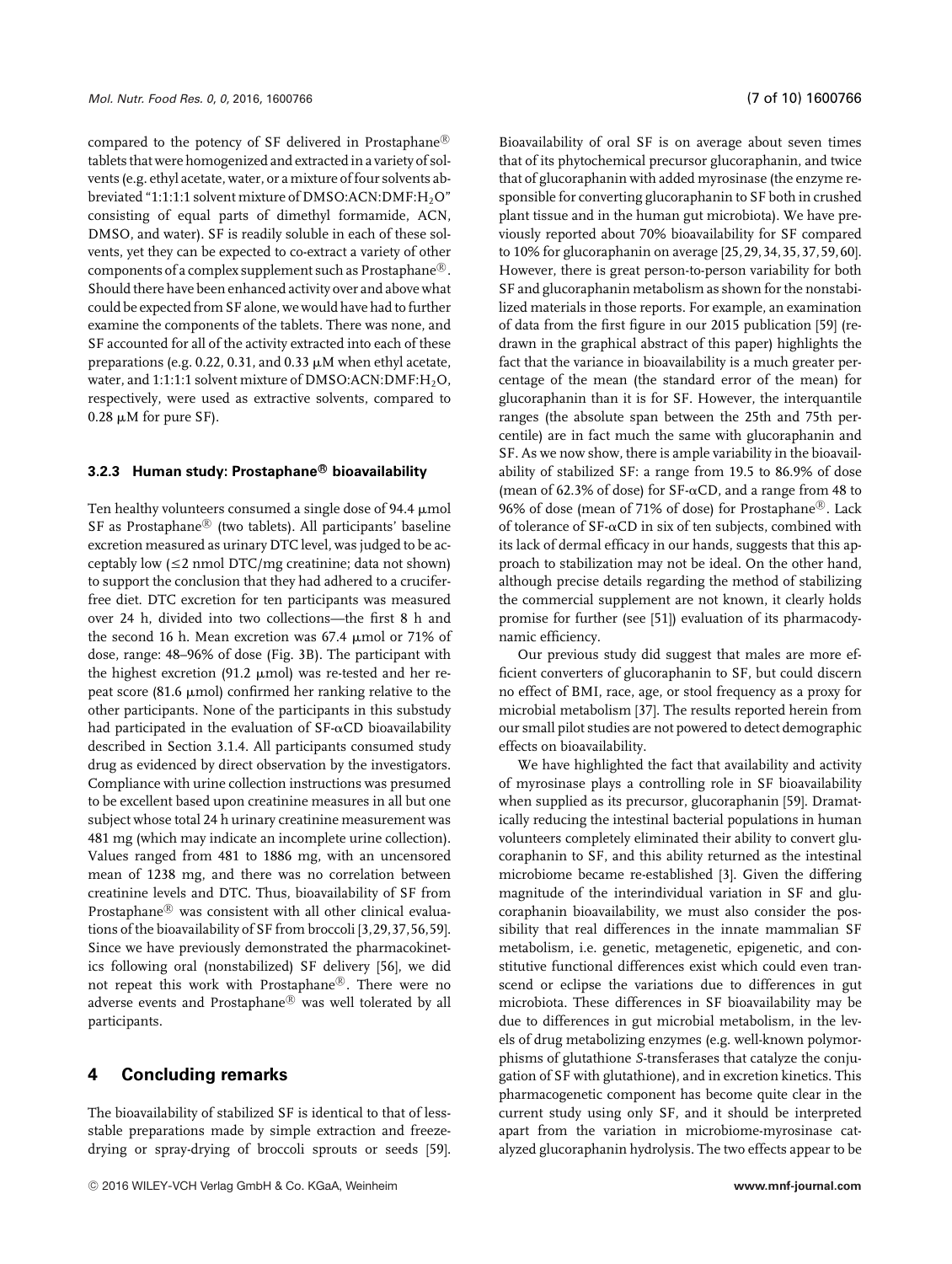additive when glucoraphanin alone is supplied in food or supplements, but innate metabolic differences must not be discounted when assessing the metabolism of SF alone, delivered in supplements.

*J.W.F., K.L.W., S.L.W., H.L., and P.T. conceived and designed the experiments. J.W.F., K.L.W., W.D.H., H.L., and K.K.S. performed the laboratory and animal experiments. J.W.F., K.L.W., S.L.W., and E.F. performed clinical studies. J.W.F., K.L.W., and S.L.W. analyzed the data. J.W.F. wrote the paper. All authors read and approved the final manuscript.*

*We are most grateful to: all of our research subjects; the Lewis B. and Dorothy Cullman Foundation for financial support; K. Weiss and T. Fawcett of The BioTechnical Institute of Maryland (Baltimore, MD, USA) for allowing us to use their GMP facili*ties to produce the clinical study SF- $\alpha$ CD preparations; A. Weiss *and E. Zimmerman for performing drug and study audits; and T. Shapiro, C. Hendrix, and the Institute for Clinical and Translational Research and Drug Development Unit teams at Johns Hopkins for their help with medical oversight, space, consenting, phlebotomy, and point-of-care testing.*

*The authors have declared no conflict of interest.*

# **5 References**

- [1] Fahey, J. W., Zalcmann, A. T., Talalay, P., The chemical diversity and distribution of glucosinolates and isothiocyanates among plants. *Phytochemistry* 2001, *56*, 5–51. [corrigendum: *Phytochemistry* 2002, 59, 237.]
- [2] Dinkova-Kostova, A. T., Kostov, R. V., Glucosinolates and isothiocyanates in health and disease. *Trends Mol. Med.* 2012, *18*, 337–347.
- [3] Shapiro, T. A., Fahey J. W., Wade, K.L., Stephenson, K. K. et al., Disposition of chemoprotective glucosinolates and isothiocyanates of broccoli sprouts. *Cancer Epidemiol. Biomarkers Prev.* 2001, *10*, 501–508.
- [4] Fahey, J. W., Zhang, Y., Talalay, P., Broccoli sprouts: an exceptionally rich source of inducers of enzymes that protect against chemical carcinogens. *Proc. Natl. Acad. Sci. USA* 1997, *94*, 10367–10372.
- [5] Liu, H., Talalay, P., Fahey, J. W., Biomarker-guided strategy for treatment of autism spectrum disorder (ASD). *CNS Neurol. Disord. Drug Targets* 2016, *15*, 602–613.
- [6] Benedict, A. L., Knatko, E. V., Kostov, R. V., Zhang, Y., in: Juurlink, B. (Ed.), *Broccoli: Cultivation, Nutritional Properties and Effects on Health*, Nova Publishers, NY 2016, pp. 185– 207.
- [7] Carrasco-Pozo, C., Tan, K. N., Borges, K., Sulforaphane is anticonvulsant and improves mitochondrial function. *J. Neurochem*. 2015, *135*, 932–942.
- [8] Tarozzi, A., Angeloni, C., Malaguti, M., Morroni, F. et al., Sulforaphane as a potential protective phytochemical against neurodegenerative diseases. *Oxid. Med. Cell. Longev*. 2013, art. no. 415078. doi: [10.1155/2013/415078.](https://doi.org/10.1155/2013/415078)
- [9] Fahey, J. W., Haristoy, X., Dolan, P. M., Kensler, T. W. et al., Sulforaphane inhibits extracellular, intracellular, and antibiotic-resistant strains of *Helicobacter pylori* and prevents benzo[*a*]pyrene-induced stomach tumors. *Proc. Natl. Acad. Sci. USA* 2002, *99*, 7610–7615.
- [10] Haristoy, X., Fahey J. W., Scholtus, I., Lozniewski, A., Evaluation of antimicrobial effect of several isothiocyanates on *Helicobacter pylori*. *Planta Med*. 2005, *71*, 326–330.
- [11] Zhang, Y., Talalay, P., Cho, C.-G., Posner, G. H., A major inducer of anticarcinogenic protective enzymes from broccoli: isolation and elucidation of structure. *Proc. Natl. Acad. Sci. USA* 1992, *89*, 2399–2403.
- [12] Yang, L., Palliyaguru, D. L., Kensler, T. W., Frugal chemoprevention: targeting Nrf2 with foods rich in sulforaphane. *Semin. Oncol.* 2016, *43*, 146–153.
- [13] Fahey, J. W., Talalay, P., Kensler, T. W., Notes from the field: "Green" chemoprevention as frugal medicine. *Cancer Prev. Res*. 2012, *5*, 179–188.
- [14] Juge, N., Mithen, R. F., Traka, M., Molecular basis for chemoprevention by sulforaphane: a comprehensive review. *Cell. Mol. Life Sci.* 2007, *64*, 1105–1127.
- [15] Zhang, Y., Tang, L., Discovery and development of sulforaphane as a cancer chemopreventive phytochemical. *Acta Pharmacol. Sin.* 2007, *28*, 1343–1354.
- [16] Dinkova-Kostova, A. T., Talalay, P., Direct and indirect antioxidant properties of inducers of cytoprotective proteins. *Mol. Nutr. Food Res*. 2008, *52*, S128–S138.
- [17] Talalay, P., Fahey, J. W., Phytochemicals from cruciferous plants protect against cancer by modulating carcinogen metabolism. *J. Nutr*. 2001, *131*, 3027S–3033S.
- [18] Kensler, T. W., Wakabayashi, N., Biswal, S., Cell survival responses to environmental stresses via the Keap1-Nrf2- ARE pathway. *Annu. Rev. Pharmacol. Toxicol.* 2007, *47*, 89–116.
- [19] Kensler, T. W., Egner, P. A., Agyeman, A. S., Visvanathan, K. et al., Keap1-Nrf2 signalling: a target for cancer prevention by sulforaphane. *Top. Curr. Chem.* 2013, *329*, 163–178.
- [20] Fahey, J. W., Kensler T. W., Role of dietary supplements/nutraceuticals in chemoprevention through induction of cytoprotective enzymes. *Chem. Res. Toxicol.* 2007, *20*, 572–576.
- [21] Fahey, J. W., Kensler, T. W., Frugal medicine: health-span extension through green chemoprevention. *Virtual Mentor* 2013, *15*, 311–318.
- [22] Franklin, S. J., Dickinson, S. E., Karlage, K. L., Bowden, G. T. et al., Stability of sulforaphane for topical formulation. *Drug Dev. Ind. Pharm.* 2014, *40*, 494–502.
- [23] Jin, Y., Wang, M., Rosen, R. T., Ho, C.-T., Thermal degradation of sulforaphane in aqueous solution. *J. Agric. Food Chem.* 1999, *47*, 3121–3123.
- [24] Ioannides, C., Konsue, N., A principal mechanism for the cancer chemopreventive activity of phenethyl isothiocyanate is modulation of carcinogen metabolism. *Drug Metab. Rev*. 2015, *47*, 356–373.
- [25] Kensler, T. W., Chen, J.-G., Egner, P. A., Fahey, J. W. et al., Effects of glucosinolate-rich broccoli sprouts on urinary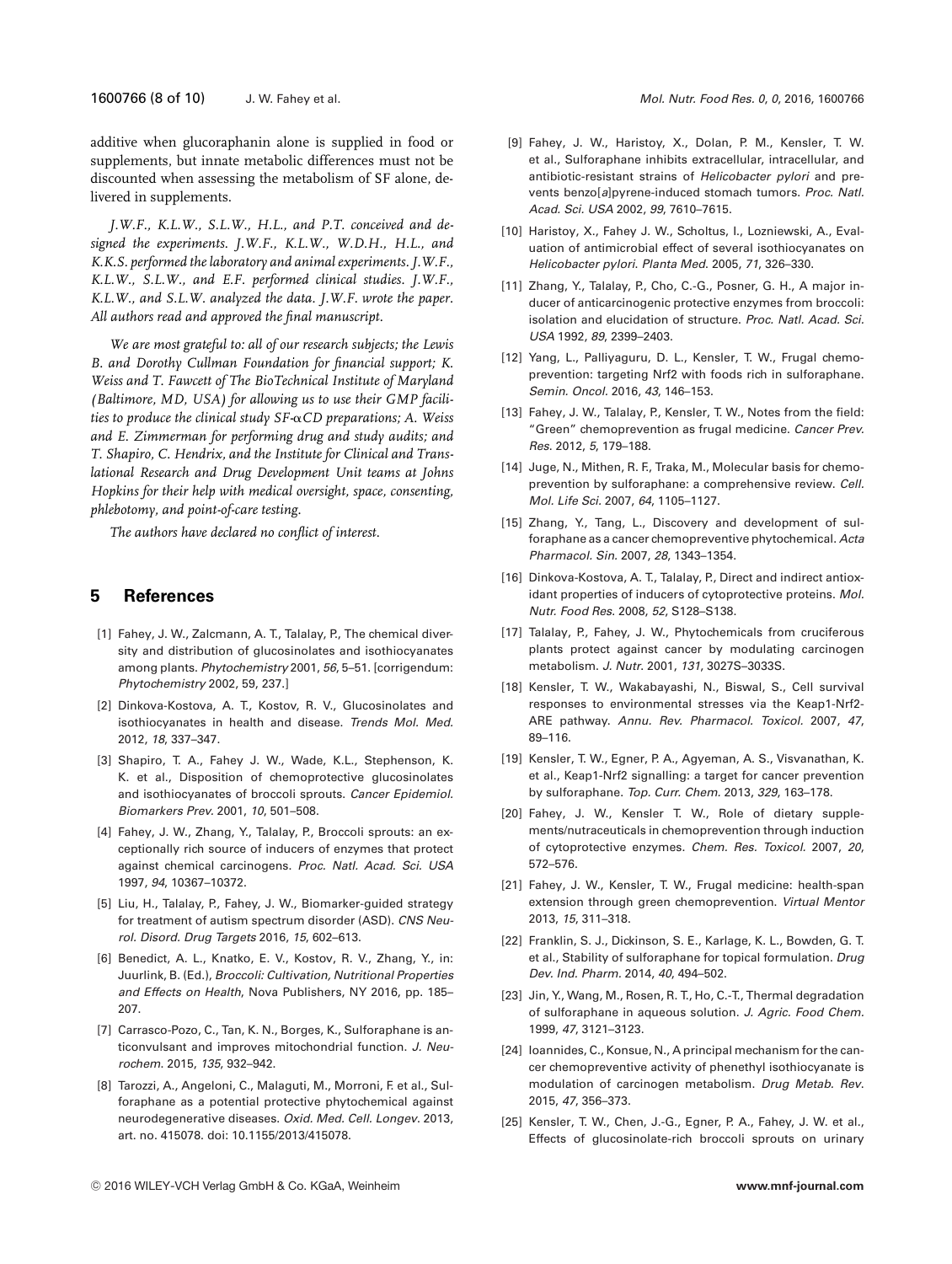- [26] Dinkova-Kostova, A. T., Jenkins, S. N., Fahey, J. W., Ye, L. et al., Protection against UV-light-induced skin carcinogenesis in SKH-1 high-risk mice by sulforaphane containing broccoli sprout extracts. *Cancer Lett*. 2006, *240*, 243–252.
- [27] Tang, L., Zhang, Y., Jobson, H. E., Li, J. et al., Potent activation of mitochondria-mediated apoptosis and arrest in S and M phases of cancer cells by a broccoli sprout extract. *Mol. Cancer Ther.* 2006, *5*, 935–944.
- [28] Tang, L., Li, G., Song, L., Zhang, Y., The principal urinary metabolites of dietary isothiocyanates, N-acetylcysteine conjugates, elicit the same anti-proliferative response as their parent compounds in human bladder cancer cells. *Anticancer Drugs* 2006, *17*, 297–305.
- [29] Shapiro, T. A., Fahey, J. W., Dinkova-Kostova, A. T., Holtzclaw, W.D. et al., Safety, tolerance, and metabolism of broccoli sprout glucosinolates and isothiocyanates: a clinical phase I study. *Nutr. Cancer* 2006, *55*, 53–62.
- [30] Dinkova-Kostova, A. T., Fahey, J. W., Wade, K. L., Jenkins, S. N. et al., Induction of the Phase 2 response in mouse and human skin by sulforaphane-containing broccoli sprout extracts. *Cancer Epidemiol. Biomarkers Prev.* 2007, *16*, 847– 851.
- [31] Cornblatt, B. S., Ye, L., Dinkova-Kostova, A. T., Erb, M. et al., Preclinical and clinical evaluation of sulforaphane for chemoprevention in the breast. *Carcinogenesis* 2007, *28*, 1485– 1490.
- [32] Talalay, P., Fahey, J. W., Healy, Z. R., Wehage, S. L. et al., Sulforaphane mobilizes cellular defenses that protect skin against damage by UV radiation. *Proc. Natl. Acad. Sci. USA* 2007, *104*, 17500–17505.
- [33] Munday, R., Mhawech-Fauceglia, P., Munday, C. M., Paonessa, J. D. et al., Inhibition of urinary bladder carcinogenesis by broccoli sprouts. *Cancer Res*. 2008, *68*, 1593– 1600.
- [34] Egner, P. A., Chen, J. G., Wang, J.B., Wu, Y. et al., Bioavailability of sulforaphane from two forms of broccoli sprout beverage: results of a short term, cross-over clinical trial in Qidong, People's Republic of China. *Cancer Prev. Res.* 2011, *4*, 384–395.
- [35] Egner, P. A., Chen, J.-G., Zarth, A. T., Ng, D. K. et al., Rapid and sustainable detoxication of airborne pollutants by broccoli sprout beverage: results of a randomized clinical trial in China. *Cancer Prev. Res.* 2014, *7*, 813–823.
- [36] Kensler, T. W., Ng, D., Carmella, S. G., Chen, M. et al., Modulation of the metabolism of airborne pollutants by glucoraphanin-rich and sulforaphane-rich broccoli sprout beverages in Qidong, China. *Carcinogenesis*, 2012, *33*, 101– 107.
- [37] Fahey, J. W., Wehage, S. L., Holtzclaw, W. D., Kensler, T. W. et al., Protection of humans by plant glucosinolates: efficiency of conversion of glucosinolates to isothiocyanates by the gastrointestinal microflora. *Cancer Prev. Res.* 2012, *5*, 603–611.
- [38] Singh, K., Connors, S. L., Macklin, E. A., Smith, K. D. et al., Sulforaphane treatment of autism spectrum disorder (ASD). *Proc. Natl. Acad. Sci. USA* 2014, *111*, 15550–15555.
- [39] Bierwirth, J. E., Oftedal, K. N., Civille, G. V., Fahey, J. W., Flavor misattribution: a novel approach to improving compliance and blinding in food-based clinical interventions. *NFS J*. 2015, *1*, 24–30.
- [40] Bauman, J. E., Zang, Y., Sen, M., Li, C. et al., Prevention of carcinogen-induced oral cancer by sulforaphane. *Cancer Prev. Res.* 2016, *9*, 547–557.
- [41] Alumkal, J. J., Slottke, R., Schwartzman, J., Cherala, G. et al., A phase II study of sulforaphane-rich broccoli sprout extracts in men with recurrent prostate cancer. *Invest. New Drugs* 2015, *33*, 480–489.
- [42] Heber, D., Li, Z., Garcia-Lloret, M., Wong, X. et al., Sulforaphane-rich broccoli sprout extract attenuates nasal allergic response to diesel exhaust particles. *Food Funct*. 2014, *5*, 35–41.
- [43] Poulton, E. J., Levy, L., Lampe, J. W., Shen, D. D. et al., Sulforaphane is not an effective antagonist of the human pregnane X-receptor in vivo. *Toxicol. Appl. Pharmacol.* 2013, *266*, 122–131.
- [44] Kirkwood, J. M., Singh, S. V., Lin, Y., Hahm, E. R. et al. Doseresponse evaluation of biomarkers of broccoli sprout extract sulforaphane (BSE-SFN) in melanoma patients (Pts) with multiple atypical/dysplastic nevi (A/DN). *J. Clin. Oncol*. 2016, *34*(15 Suppl), e21022.
- [45] Chiang, W. C. K., Pusateri, D. J., Leitz, R. E. A., Gas chromatography/mass spectrometry method for the determination of sulforaphane and sulforaphane nitrile in broccoli. *J. Agric. Food Chem.* 1998, *46*, 1018–1021.
- [46] Van Eylen, D., Oey, I., Hendrickx, M., Van Loey, A., Kinetics of the stability of broccoli (*Brassica oleracea* Cv. Italica) myrosinase and isothiocyanates in broccoli juice during pressure/temperature treatments. *J. Agric. Food Chem*. 2007, *55*, 2163–2170.
- [47] Dagan, I. D., Frisbee, A. R., Newsome, P. W., Baudet, M. P., Stabilized sulforaphane. US Patent No. 7,879,822 B2. Feb 1, 2011.
- [48] Wu, H., Liang, H., Yuan, Q., Wang, T. et al., Preparation and stability investigation of the inclusion complex of sulforaphane with hydroxypropyl-ß-cyclodextrin. *Carbohydr. Polym.* 2010, *82*, 613–617.
- [49] Wu, Y., Mao, J., Mei, L., Liu, S., Kinetic studies of the thermal degradation of sulforaphane and its hydroxypropyl- $\beta$ cyclodextrin inclusion complex. *Food Res. Intl.* 2013, *53*, 529– 533.
- [50] Wu, Y., Zou, L., Mao, J., Huang, J. et al., Stability and encapsulation efficiency of sulforaphane microencapsulated by spray drying. *Carbohydr. Polym.* 2014, *102*, 497–503.
- [51] Cipolla, B. G., Mandron, E., Marc Lefort, J., Coadou, Y. et al., Effect of sulforaphane in men with biochemical recurrence after radical prostatectomy. *Cancer Prev. Res.* 2015, *8*, 712– 719.
- [52] Efstathiou, T., Plu, N., Compositions containing broccoli seeds for treatment or preventing prostate cancer. U.S.